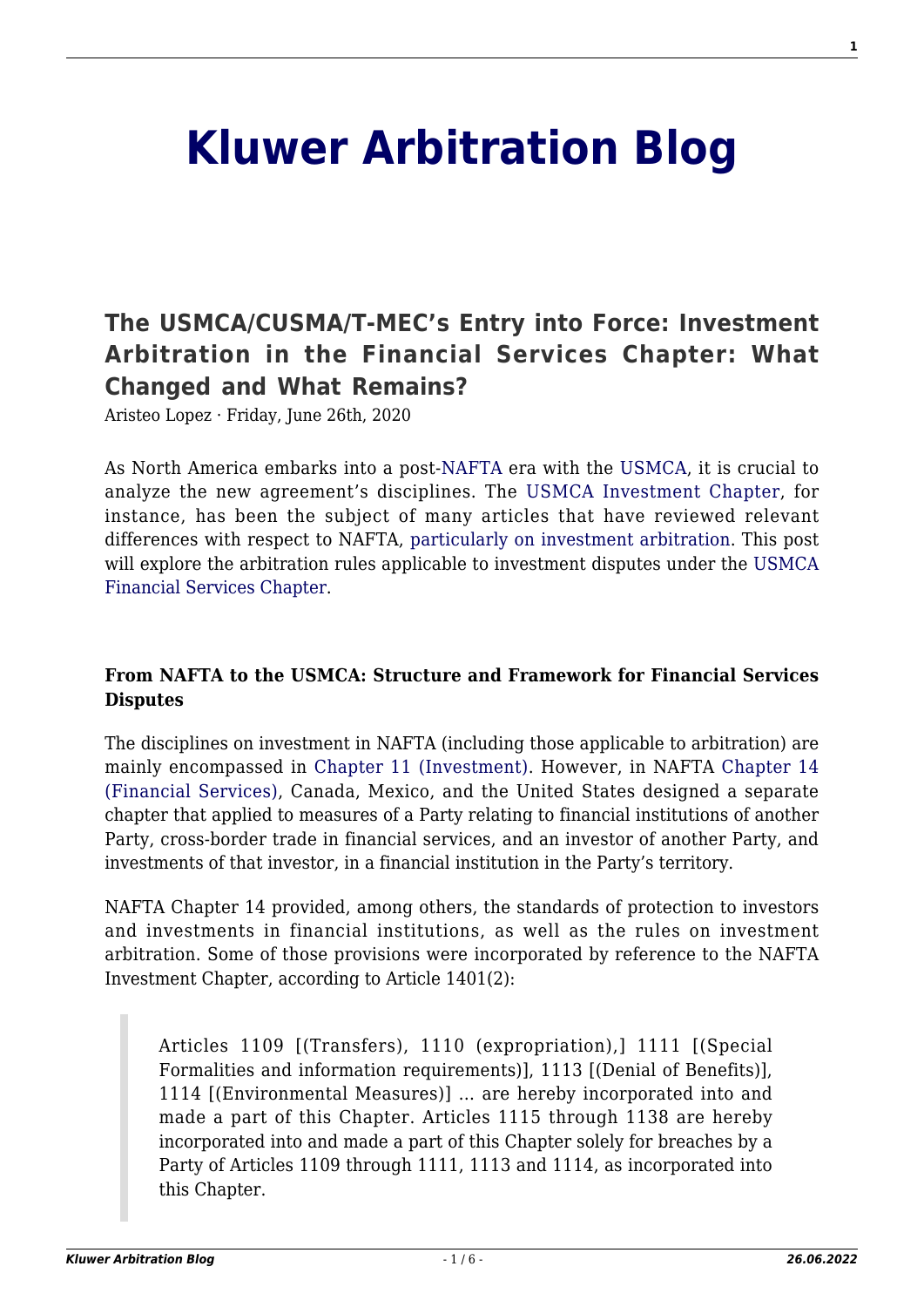Thus, measures adopted or maintained by a Party that applied to investments in the financial sector were regulated outside Chapter 11 (Investment). NAFTA Article 1101.3 drew that line providing that "Chapter [11] does not apply to measures adopted or maintained by a Party to the extent that they are covered by Chapter Fourteen (Financial Services)." Therefore, a claim against a measure within the scope of Chapter 14 could only be arbitrated according to that chapter.

The USMCA preserves the same structure designed in NAFTA by providing a separate framework for investments in the financial sector, and related investment claims, in Chapter 17 (Financial Services). The arbitration rules for investment claims under Chapter 17 are contained in Annex 17-C (Mexico-United States Investment Disputes in Financial Services), which will be reviewed in the next section.

### **The USMCA: Substantive Modifications for Investment Arbitration in the Financial Services Sector**

Similar to NAFTA, the USMCA builds an exclusive arbitration regime applicable to the financial services sector by incorporating the investment arbitration framework set out in Annex 14-D and introducing some modifications. Annex 17-C provides that the investment arbitration provisions set out in the Investment Chapter (Annex 14-D) will apply to investment disputes under the Financial Services Chapter, as modified by that annex. This section reviews the main modifications.

*ISDS for investments in the financial sector does not include Canada.* Unlike NAFTA, in the USMCA, Canada does not consent to arbitrate investment claims under the scope of the Financial Services Chapter, which only involves Mexico and the United States. Therefore, just like in the general ISDS regime contained in Annex 14-D of the USMCA Investment Chapter (discussed in [Wednesday's post](http://arbitrationblog.kluwerarbitration.com/2020/06/24/the-usmca-cusma-t-mecs-entry-into-force-save-the-date-july-1-2023-canada-is-out-legacy-investors-get-your-investment-claims-in/?doing_wp_cron=1593016116.0425159931182861328125)), US and Mexican investors will no longer be able to have recourse to investment arbitration in the financial sector against Canada (and vice-versa concerning Canadian investors). However, alternatives remain. Mexican and Canadian investors continue to have the ability to arbitrate disputes against Canada and Mexico, respectively, under the Comprehensive and Progressive Agreement for Trans-Pacific Partnership (CPTPP), [Chapter 11 \(Financial Services\)](https://www.mfat.govt.nz/assets/Trans-Pacific-Partnership/Text/11.-Financial-Services-Chapter.pdf), Article 11.22. For any disputes involving US and Canadian claims against Canada or the United States, respectively, the only option to settle a dispute under the Financial Services chapter would be the State to State dispute settlement mechanism, as provided in USMCA's [Article 17.21 \(Dispute](https://usmca.com/financial-services-usmca-chapter-17/) [Settlement\).](https://usmca.com/financial-services-usmca-chapter-17/)

*Limited consent to arbitration.* The USMCA Financial Services Chapter incorporates the following obligations from the Investment Chapter: Article 14.6 (Minimum Standard of Treatment), Article 14.7 (Treatment in Case of Armed Conflict or Civil Strife), Article 14.8 (Expropriation and Compensation), Article 14.9 (Transfers), Article 14.13 (Special Formalities and Information Requirements), Article 14.14 (Denial of Benefits), Article 14.16 (Investment and Environmental, Health, Safety, and other Regulatory Objectives).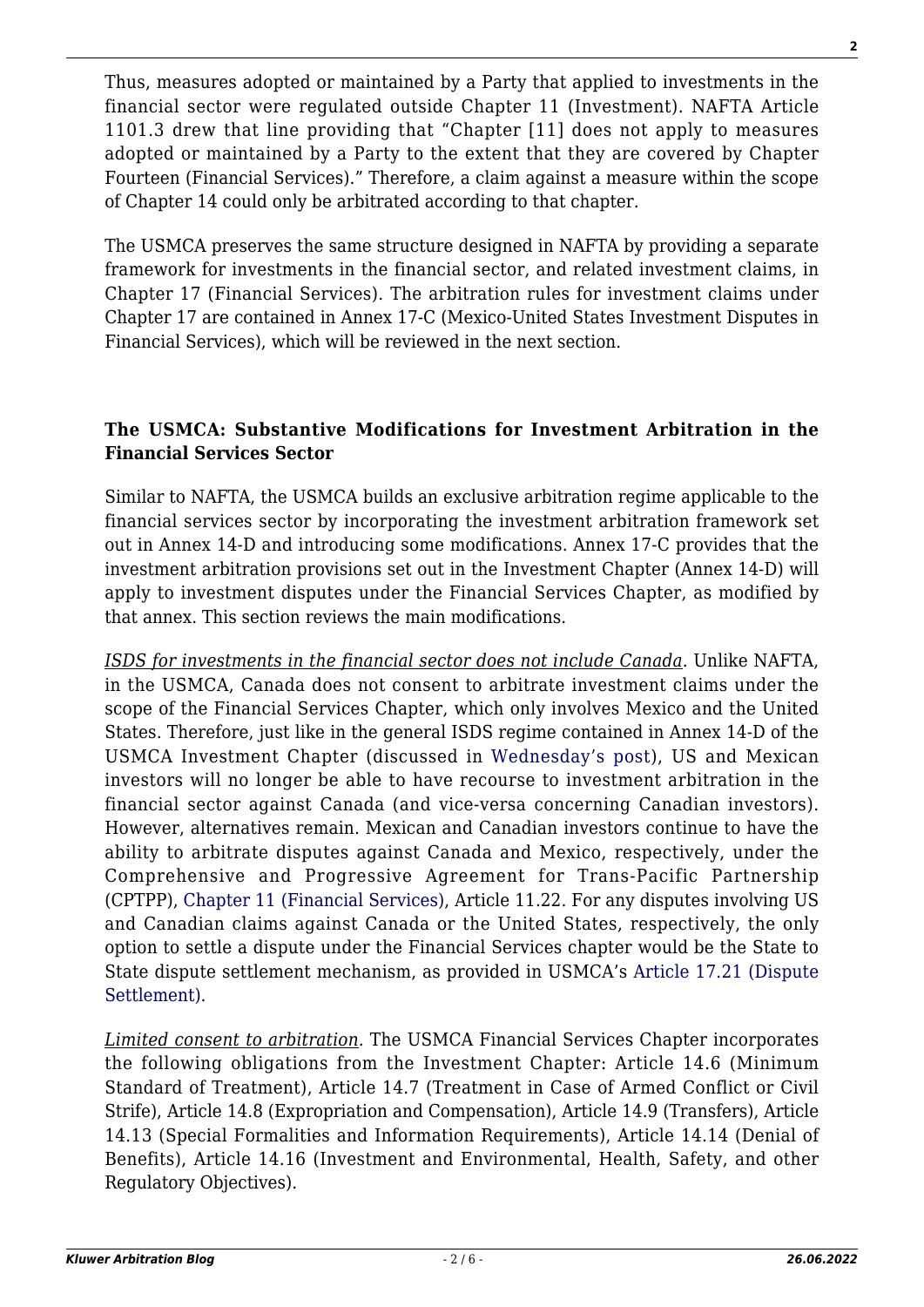However, similar to the investment claims allowed under Annex 14-D of the USMCA Investment Chapter examined in [other posts,](http://arbitrationblog.kluwerarbitration.com/2018/10/05/whats-in-a-name-change-for-investment-claims-under-the-new-usmca-instead-of-nafta-nearly-everything/) the United States and Mexico limited their consent to arbitrate disputes under the Financial Services Chapter. An investor can only submit to arbitration claims for alleged breaches to the National Treatment (Article 17.3(1) and (2)), and Most-Favored-Nation Treatment (Article 17.4.1(a) to (c)) obligations set out in the Financial Services Chapter (except for the establishment or acquisition of an investment), and Expropriation (Article 14.8), except for indirect expropriation.

In comparison, under CPTPP, Canada and Mexico limited their consent to arbitrate disputes in the financial sector to the following obligations of the Investment Chapter:

Minimum Standard of Treatment (Article 9.6) (Mexico did not consent to the submission to arbitration for a breach of this provision before the seventh anniversary of the date of entry into force of CPTPP); Treatment in the Case of Armed Conflict or Civil Strife (Article 9.7); Expropriation and Compensation (Article 9.8); Transfers (Article 9.9); Special Formalities and Information Requirements (Article 9.14), and Denial of Benefits (Article 9.15).

Under NAFTA, the three States granted the same consent to arbitration to investors of all three States, but not anymore under the USMCA because Canada is not a Party to Annex 17-C. Furthermore, when CPTPP is brought to the analysis, the contrast between the different access to investment arbitration for investors of the three States is more evident.

*Litigation in domestic courts*. Under the general regime for investment arbitration set out in Annex 14-D, the USMCA imposes the obligation on US and Mexican investors (or the enterprise, when a claim is brought on behalf of it) to pursue domestic litigation before the courts of the host State, before submitting a claim to arbitration (Article 14.D.5.a.). It also requires that the investor or the enterprise obtain a final decision from the court of last resort in the host state, or that 30 months have elapsed from the initiation of the domestic litigation. Under Annex 17-C, the same restrictions apply, except that the 30-month requirement to pursue such domestic remedies is reduced to 18 months (Annex 17-C.4). This requirement did not exist in NAFTA.

Exceptions. In NAFTA, when an investor submitted a claim to arbitration under the Financial Services Chapter, the respondent could invoke as a defense an exception under Article 1410 (prudential exception or monetary and exchange rate policies exception). Upon request of the respondent, the tribunal was required to refer the matter to the NAFTA Financial Services Committee (comprised by the Parties' financial authorities) for a decision as to whether the invoked exception was a valid defense. This effectively interrupted the arbitration while the matter was being resolved. If the Committee failed to decide the matter within 60 days, an arbitral panel established under the State-to-State dispute resolution mechanism could decide the matter and issue a report. Both the decision and the report were binding for the tribunal. In case no request to establish a panel was made, the tribunal had to decide the matter.

This mechanism in NAFTA was not used. In [Fireman's Fund](https://www.italaw.com/sites/default/files/case-documents/ita0330_0.pdf), the only arbitration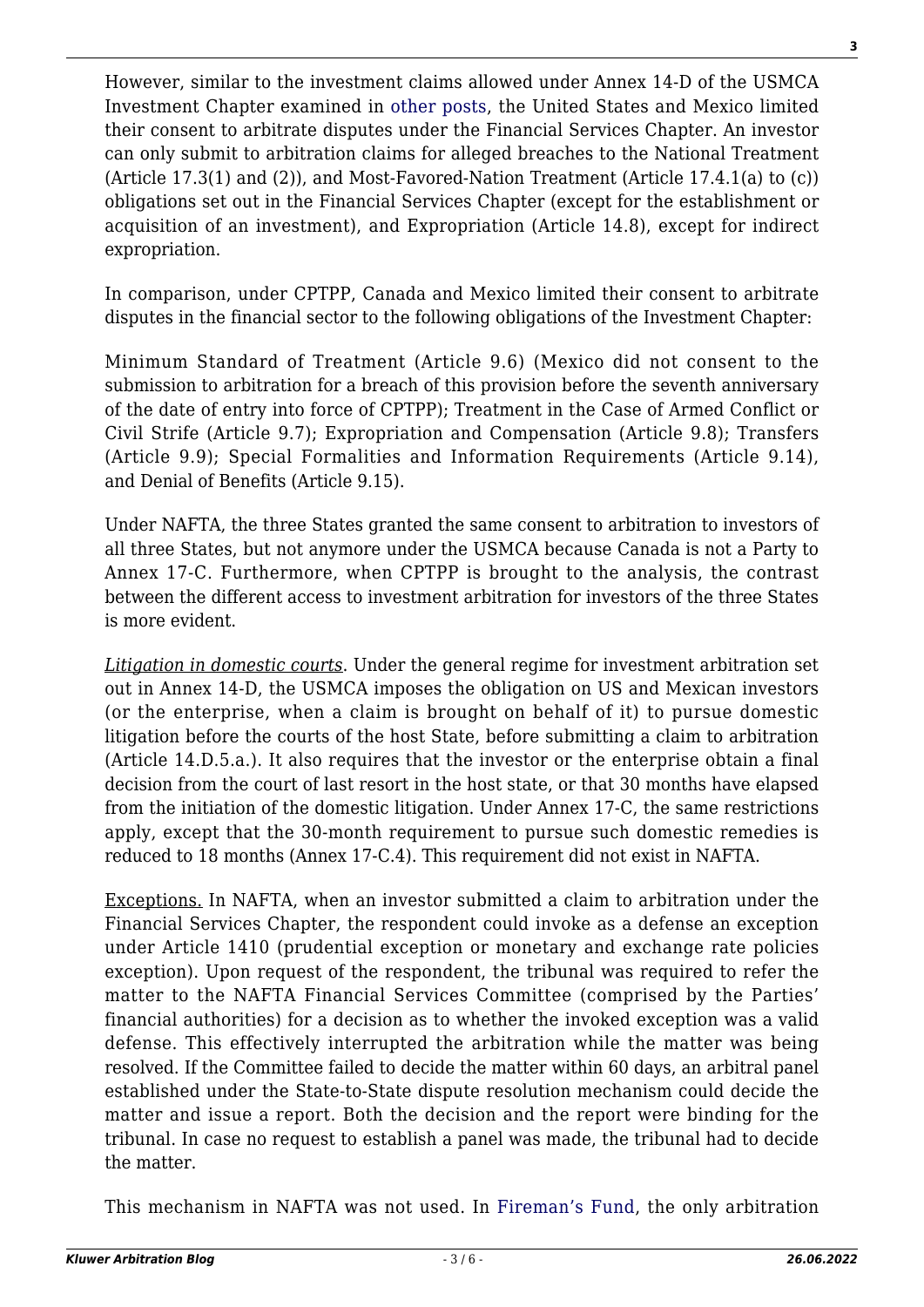under NAFTA's Financial Services Chapter, Mexico invoked an exception under Article 1410 for measures adopted for prudential reasons, as a defense against an expropriation claim. Mexico, however, did not request the matter to be referred to the Committee for a decision. The tribunal did not assess the validity of the defense in the end, because it found that the challenged measures did not constitute expropriation under the NAFTA.

The USMCA retains the possibility for a respondent to invoke Article 17.11 (Exceptions) as a defense, allowing a careful consideration of the matter while the arbitral procedure is suspended. However, USMCA eliminates the phase of the Stateto-State dispute resolution mechanism but includes a more detailed procedure in Annex 17-C.5. Some of the new features are reviewed below.

Once the respondent invokes an exception under Article 17.11, it *must* submit to the financial authorities of the Party of the claimant, a request for a joint determination by the authorities of both Parties, as to whether and to what extend the exception invoked is a valid defense. The request must include the text proposed for a joint determination. As mentioned above, under NAFTA, the tribunal had to refer the matter to the Committee *only* upon request of the respondent. Also, NAFTA did not require to propose the text for a joint determination.

Under USMCA, the authorities must seek to agree on a joint determination within 120 days, and in extraordinary circumstances, they can extend the date 60 days. Under NAFTA, the Committee had 60 days to decide the matter.

The following aspects described were also not present in NAFTA and are new features added to the arbitration proceeding under the USMCA. Within 120 or 180 days if an extension is agreed, the authorities of the Party of the claimant must notify the authorities of the respondent whether they agree with the proposed joint determination, offer an alternative resolution, or do not accept a joint determination.

In case no notification is made, it shall be presumed that the authorities of the Party of the claimant, take a position consistent with that of the authorities of the respondent. In that case, a joint determination shall be deemed to be agreed as set out in the proposed joint determination. A joint determination shall be binding on the tribunal.

The arbitration may continue (i) 10 days after the disputing parties and, if constituted, the tribunal, receive the join determination, or (ii) 10 days after the expiration of the 120 days or the extended time agreed. However, if the authorities have not resolved within the 120 days, or the extended time agreed, the tribunal must decide the issue left unresolved by the authorities on the request of the respondent. In that case, the tribunal must decide the issue before the merits of the claim.

*Specialized Arbitrators.* The USMCA Financial Services Chapter requires that presiding arbitrators of the tribunal "ha[ve] expertise or experience in financial services law or practice such as the regulation of financial institutions." The same rule applies to the other arbitrators "to the extent practicable" (Annex 17-C.3.a.). This requirement did not exist in NAFTA for investment tribunals, although it existed as a requirement for panelists under the State-to-State dispute settlement mechanism. This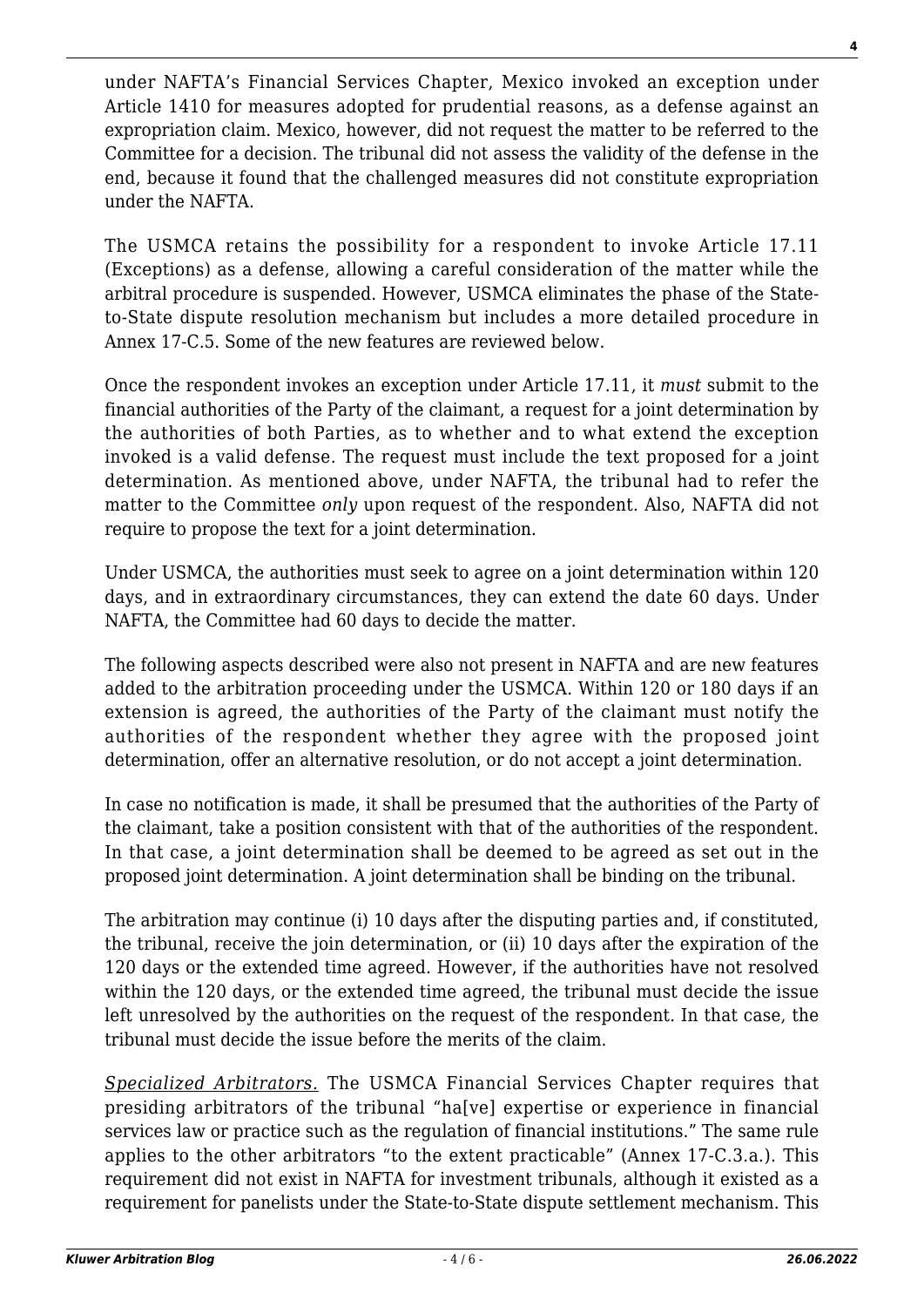approach in NAFTA shows the preference of the three States to decide financial matters by experts in the field of financial services law, either by the Financial Services Committee or State-to-State panels. Although under the USMCA Financial Services Chapter, State-to-State panels will no longer intervene in deciding exceptions invoked by the respondent in investment arbitration, Mexico and the United States favored the NAFTA approach of appointing arbitrators specialized in financial services law in Annex 17-C.

### **Conclusion**

In the USMCA, the three States decided to continue the approach agreed in NAFTA and devoted a specific regime to investments in the financial sector. However, only Mexico and the United States consented to arbitrate investment disputes, with limited scope as described above. Despite those limitations, Mexico and the United States designed a more detailed set of rules for investment arbitration in the financial sector, particularly when the respondent invokes an exception under Article 17.11.

In *Fireman's Fund*, the investor alleged (unsuccessfully) that the measures challenged were not within the Financial Services Chapter's scope as an attempt to have access to a broader set of claims under the Investment Chapter (e.g., Minimum Standard of Treatment). Under the USMCA, that situation is unlikely to occur because in both chapters 14 (Annex 14-D) and 17 (Annex 17-C) Mexico and the United States have granted a similar and limited consent to arbitrate investment disputes.

*This post was prepared by the author in his personal capacity. The opinions expressed in this post are only the author's own.*

## *For the full scope of our coverage of USMCA to date, click [here](http://arbitrationblog.kluwerarbitration.com/category/usmca/?doing_wp_cron=1591675178.5335190296173095703125).*

#### **Profile Navigator and Relationship Indicator**

Offers 6,200+ data-driven arbitrator, expert witness and counsel profiles and the ability to explore relationships of 13,500+ arbitration practitioners and experts for potential conflicts of interest.

[Learn how](https://www.wolterskluwer.com/en/solutions/kluwerarbitration/practiceplus?utm_source=arbitrationblog&utm_medium=articleCTA&utm_campaign=article-banner) **[Kluwer Arbitration Practice Plus](https://www.wolterskluwer.com/en/solutions/kluwerarbitration/practiceplus?utm_source=arbitrationblog&utm_medium=articleCTA&utm_campaign=article-banner)** [can support you.](https://www.wolterskluwer.com/en/solutions/kluwerarbitration/practiceplus?utm_source=arbitrationblog&utm_medium=articleCTA&utm_campaign=article-banner)

*To make sure you do not miss out on regular updates from the Kluwer Arbitration Blog, please subscribe [here](http://arbitrationblog.kluwerarbitration.com/newsletter/). To submit a proposal for a blog post, please consult our [Editorial Guidelines.](http://arbitrationblog.kluwerarbitration.com/editorial-guidelines/)*